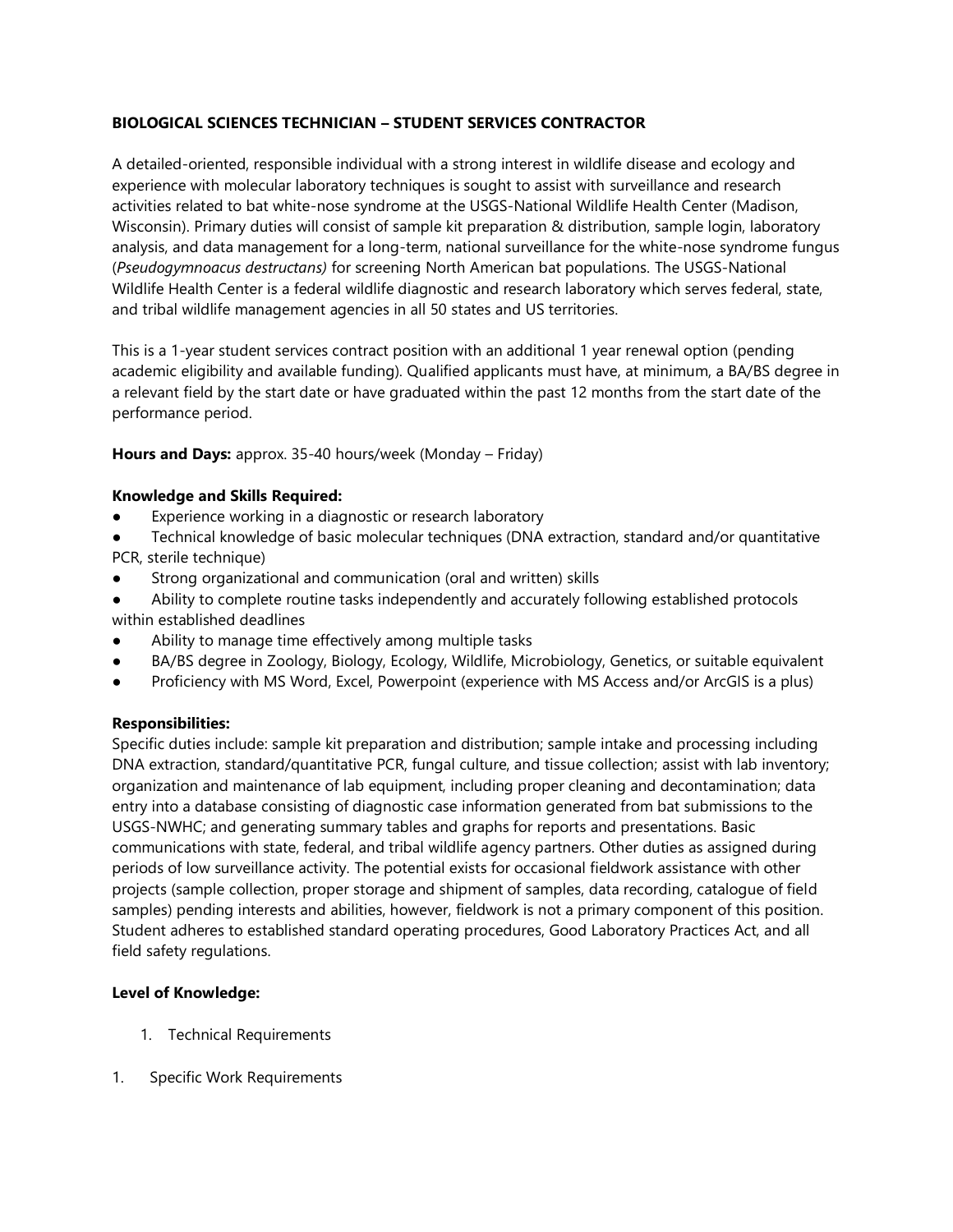The Contractor enters data accurately into the NWHC bat database using a MS Access interface and contacts partners for incomplete data. Conducts quality control of the database and provides summary tables of shared information to appropriate partners. Creates records in public-accessible wildlife disease event database (WHISPers). The student is expected to adhere to appropriate NWHC guidelines, follow established procedures, and work in coordination with USGS-NWHC staff to complete work assignments. Knowledge of general approaches for laboratory & field research including maintaining a lab notebook. Ability to follow written protocols and guidelines and to consult with project leader or lead technician when issues arise. Knowledge of aseptic technique and biosafety procedures. Hand and finger dexterity, which is equal to the exacting use of small tools and equipment, is required.

2. Required expertise/skills:

The Contractor must have at minimum a BA/BS degree in a relevant field such as wildlife/natural resources management, biology, zoology, ecology, microbiology, genetics, or suitable equivalent. Preference will be given to those applicants with a strong academic record in coursework directly relevant to this position. Prior research or laboratory experience is required with a basic understanding of common molecular techniques. Ability to work independently. Candidate must demonstrate good organizational and communication skills and be able to enter data accurately in a timely manner. Must have the ability to manage time effectively among multiple tasks. A familiarity with MS Office Products (Word, Excel, and Powerpoint) is also required. Applicant must be a U.S. Citizen or is a current legal U.S. resident for a minimum of 3 years.

3. Desired expertise/skills:

Preferred candidate should demonstrate a strong interest in wildlife disease and/or ecology and have familiarity with disease processes and vocabulary. Demonstrated experience with common molecular techniques (DNA extraction, standard PCR, quantitative PCR, gel electrophoresis, sequencing, BLAST analysis) on biologic and/or environmental sample types. Familiarity with working in a BioSafety Level-2 laboratory is also helpful. Skills in reviewing current literature and compiling concise, well-written summaries are desirable as is knowledge of MS Access and ArcGIS software.

# **Working Conditions:**

I. Supporting Information

A. Principal Duty Station- USGS, National Wildlife Health Center, 6006 Schroeder Rd., Madison, WI 53711

B. Period of Performance: approx.  $8/22/2022 - 8/21/2023$ ; option to extend up to 1 year pending available funding and academic eligibility

Work will be approx. 35-40 hours/week, not to exceed 1980 hours annually at a rate of \$18.63 - \$23.08/hr.

Work will be performed at the NWHC-Madison campus during regular business hours (Mon-Fri, 7:30a-5:30p) under the supervision of Dr. Anne Ballmann, USGS-NWHC Wildlife Disease Specialist. Some work activities may be eligible for occasional telework. Employee must be able to work at a computer for 20 hours/week. Work will be reviewed for technical correctness and compliance with instructions. The student will need access to NWHC offices and government computers and will be required to pass a background security check. The government will provide the necessary training in data entry. The student is expected to adhere to appropriate NWHC guidelines, follow established procedures, and work in coordination with USGS-NWHC to complete work assignments.

## C. Compensation: